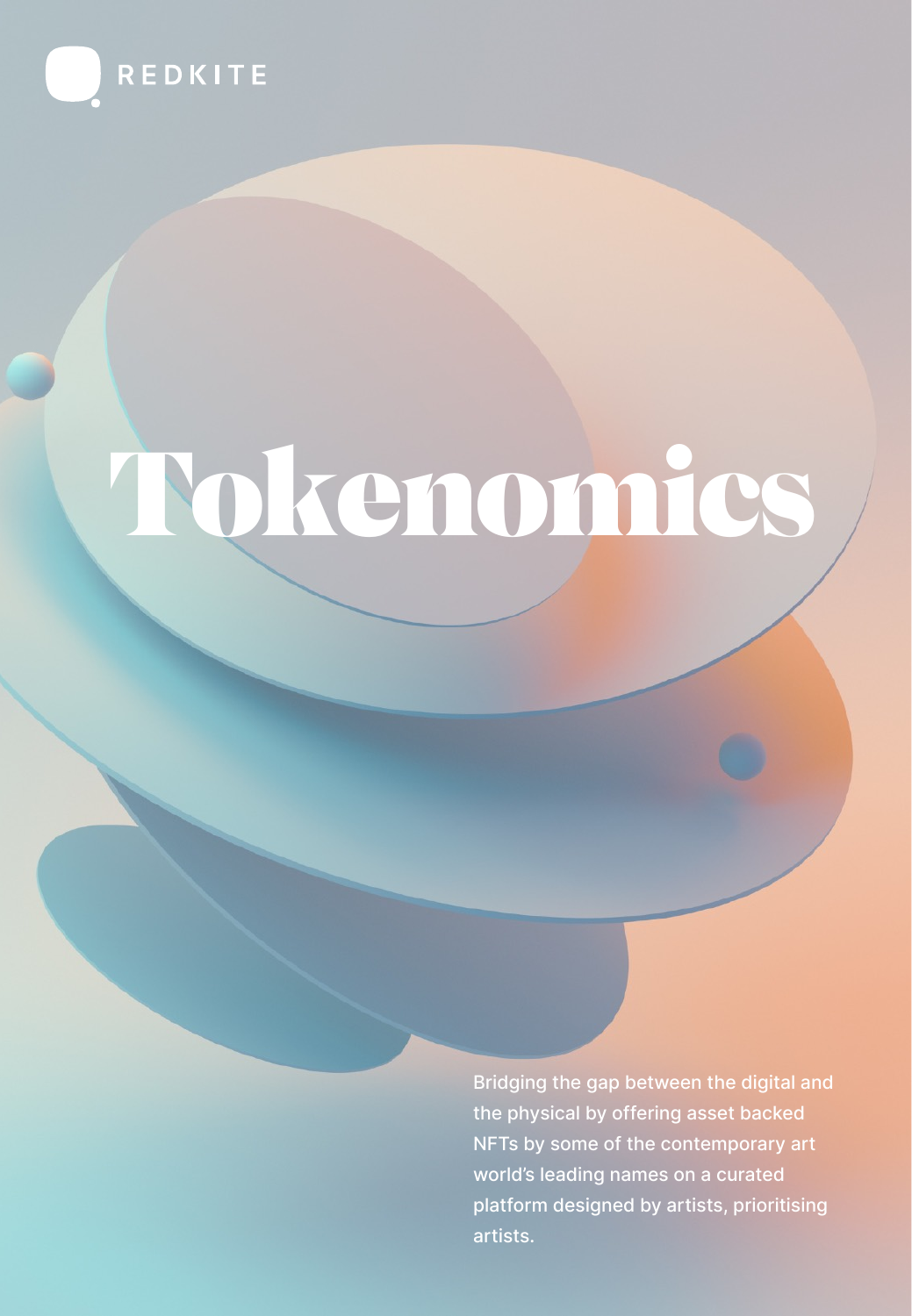

## Token Metrics



#### Raise

|                      | Price \$ | No. of tokens Raise \$ |           |
|----------------------|----------|------------------------|-----------|
| Pre-Sale             | 0.1      | 4,500,000              | 450,000   |
| <b>Private Round</b> | 0.2      | 2,500,000              | 500,000   |
| <b>Public Sale</b>   | 0.3      | 2,000,000              | 600,000   |
| <b>Total raise</b>   |          |                        | 1,550,000 |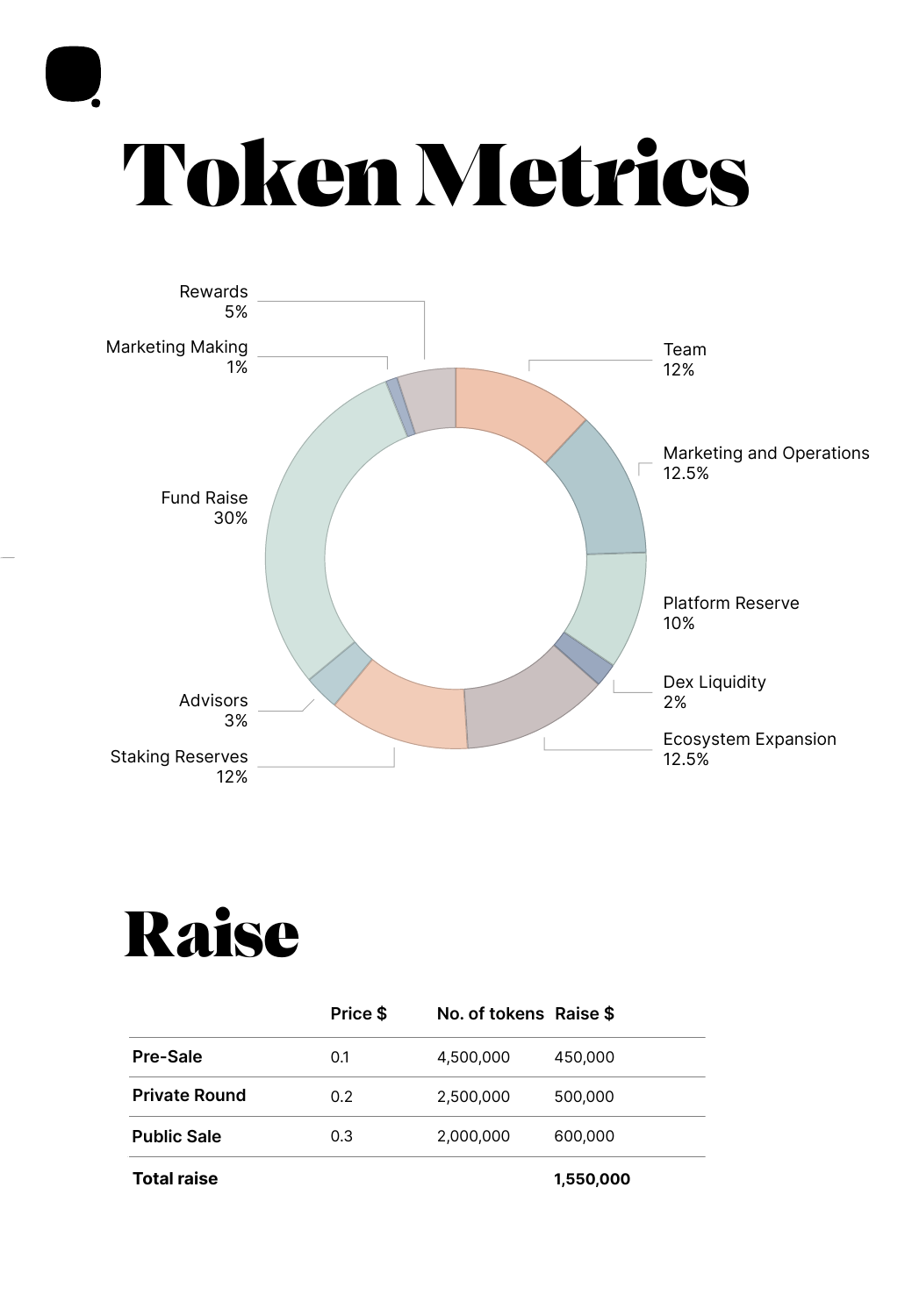

### Circulating *Supply*



#### Total token supply 30 million